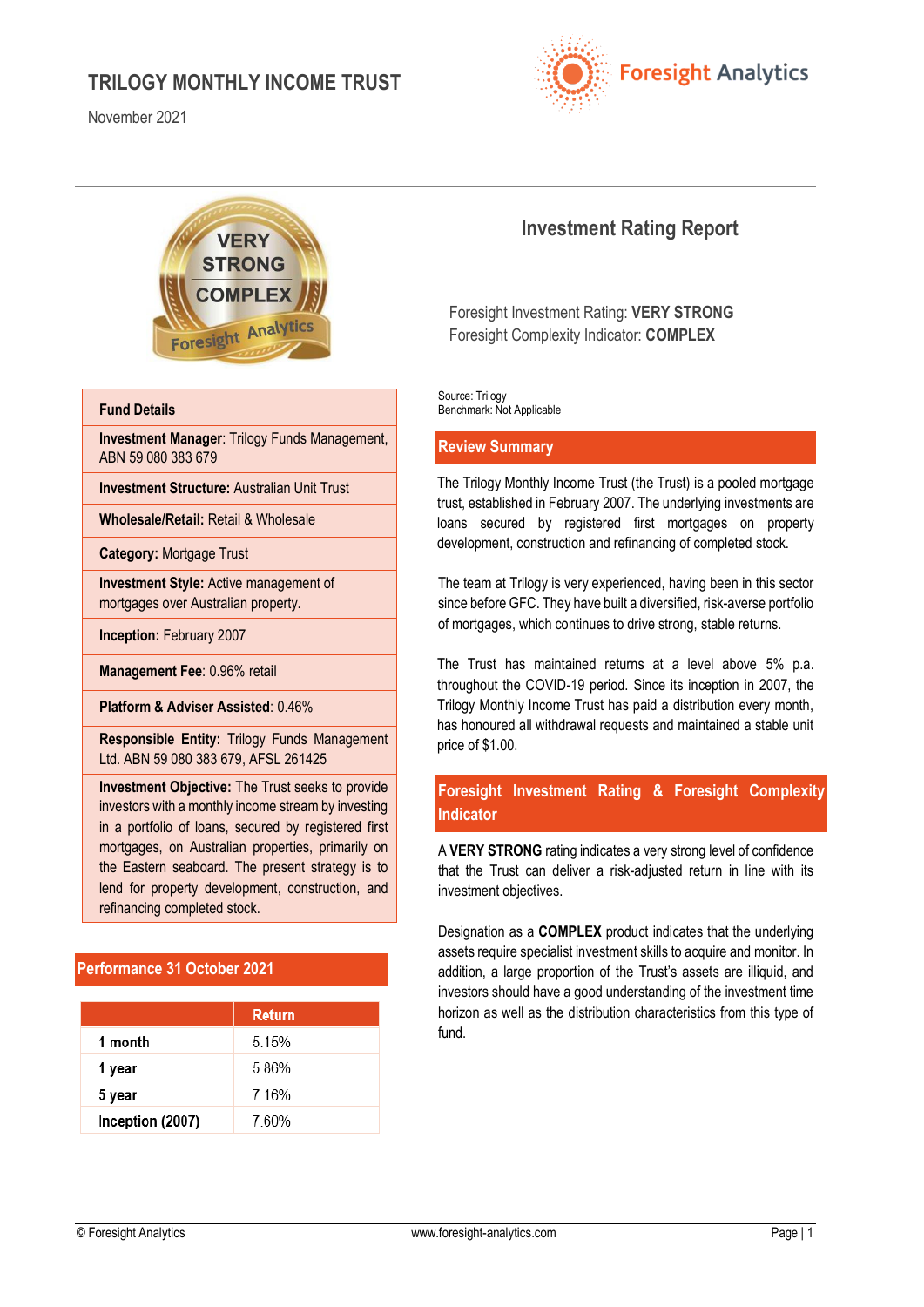

# **Fund Details**

| <b>Fund Name</b>                                          | <b>Trilogy Monthly Income Trust</b>                                                                                                                                                                                         |
|-----------------------------------------------------------|-----------------------------------------------------------------------------------------------------------------------------------------------------------------------------------------------------------------------------|
| <b>Dominant Strategy</b>                                  | Investment in mortgage-secured property loans, including construction loans                                                                                                                                                 |
| <b>Investment Structure</b>                               | Australian Unit Trust                                                                                                                                                                                                       |
| <b>Investment Manager</b>                                 | Trilogy Funds Management Ltd.                                                                                                                                                                                               |
| <b>Responsible Entity</b>                                 | Trilogy Funds Management Ltd.                                                                                                                                                                                               |
| <b>KEY FEATURES</b>                                       | <b>DESCRIPTION</b>                                                                                                                                                                                                          |
| <b>Fund Inception</b>                                     | February 2007                                                                                                                                                                                                               |
| <b>Domicile</b>                                           | Australia                                                                                                                                                                                                                   |
| <b>Legal Form</b>                                         | Registered Managed Investment Scheme                                                                                                                                                                                        |
| <b>Geographic Mandate</b>                                 | Australia                                                                                                                                                                                                                   |
| Open                                                      | Yes                                                                                                                                                                                                                         |
| Lock-up                                                   | Two months for initial investments.                                                                                                                                                                                         |
| <b>Management Costs: Direct</b>                           | 0.96% of total FUM                                                                                                                                                                                                          |
| <b>Management Costs: Platform</b><br>and Adviser Assisted | 0.46% of total FUM                                                                                                                                                                                                          |
| <b>Performance Fee</b>                                    | Nil                                                                                                                                                                                                                         |
| <b>Target Return</b>                                      | Trilogy does not specify a Benchmark for this Trust.                                                                                                                                                                        |
| <b>Distributions</b>                                      | Distributions are paid monthly in arrears.                                                                                                                                                                                  |
| <b>Fund Size</b>                                          | \$536 million as at 31 October 2021                                                                                                                                                                                         |
| <b>Minimum Subscription</b>                               | \$10,000                                                                                                                                                                                                                    |
| <b>Subsequent Subscription</b>                            | \$1,000                                                                                                                                                                                                                     |
| <b>Withdrawals</b>                                        | Withdrawal requests accepted daily. Withdrawals require a four-month notice period,<br>although they may be processed more quickly at Trilogy's discretion.                                                                 |
| <b>Liquidity</b>                                          | A delay in processing withdrawals may occur where the withdrawal requests exceed the<br>cash reserves of the Trust. In certain circumstances, Trilogy may be entitled to suspend<br>withdrawals due to a lack of liquidity. |
| <b>Entry Fee</b>                                          | Nil                                                                                                                                                                                                                         |
| <b>Exit Fee</b>                                           | Nil                                                                                                                                                                                                                         |
| <b>Fund Term</b>                                          | An investment time horizon of 3 years or more is recommended.                                                                                                                                                               |
| <b>PRIMARY CONTACT</b>                                    |                                                                                                                                                                                                                             |
| <b>Name and Title</b>                                     | Alison Lancaster - Head of Investor Relations & Distribution                                                                                                                                                                |
| <b>Email Address</b>                                      | a.lancaster@trilogyfunds.com.au                                                                                                                                                                                             |
| <b>Telephone Number</b>                                   | 07 3039 2828                                                                                                                                                                                                                |
| <b>Address</b>                                            | Level 23, 10 Eagle Street, Brisbane Queensland 4001                                                                                                                                                                         |
| Website                                                   | TrilogyFunds.com.au                                                                                                                                                                                                         |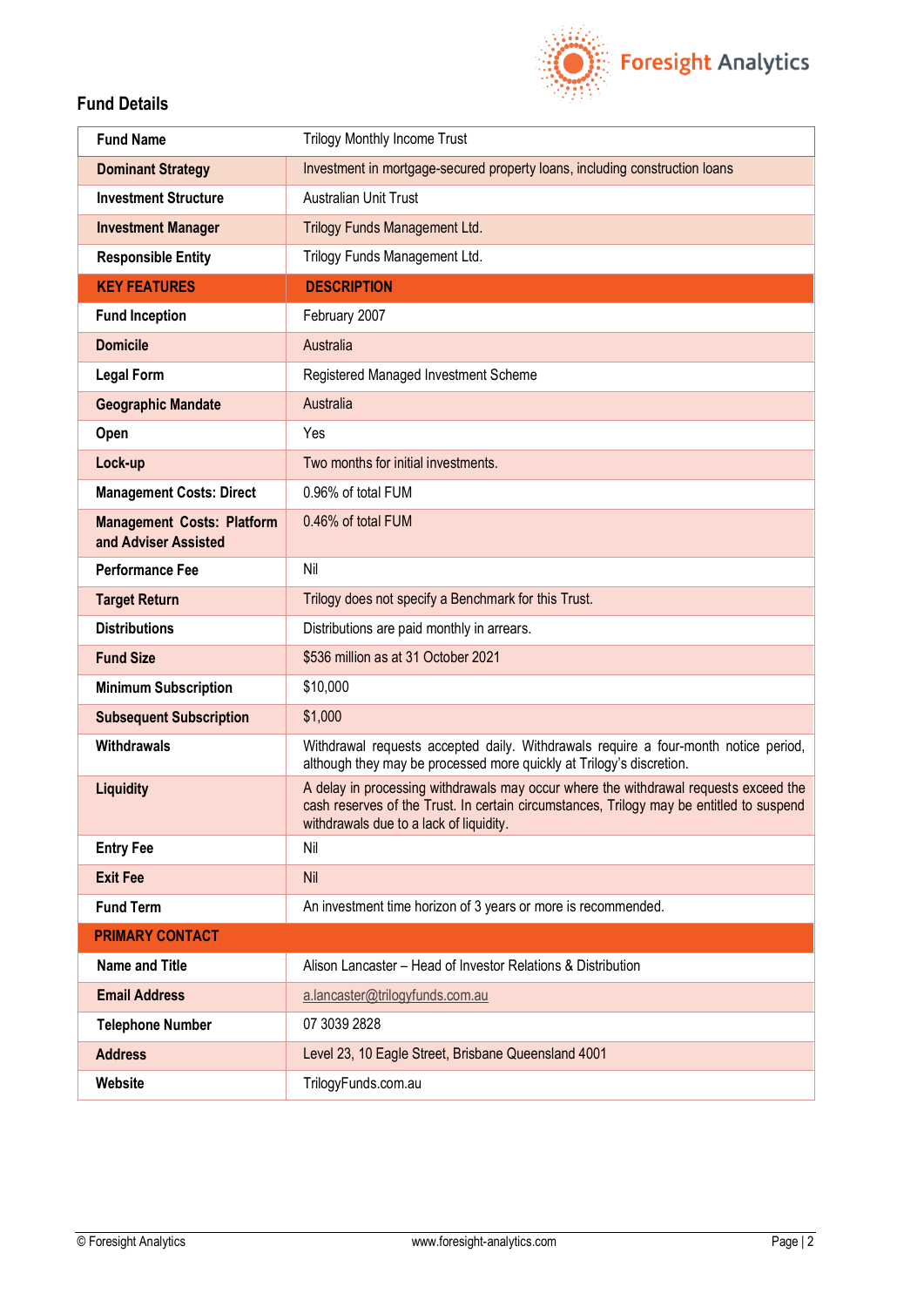

# **Investment Profile**

### **HISTORY/BACKGROUND**

Trilogy Funds Management Limited has its origins in 1998 when a Brisbane law firm, of which Philip Ryan was a partner, started an investment company managing mortgages and property assets. In 2004 Rodger Bacon and John Barry left their executive positions at Challenger Financial to join Philip in founding Trilogy Funds. Trilogy Funds Management is a 100% subsidiary of Trilogy Services Trust, which is majority owned by Rodger Bacon. The other shareholders are senior executives of the company such as Justin Smart, Phillip Ryan and John Barry.

The Trilogy Monthly Income Trust is a pooled mortgage trust that was established in February 2007. The underlying investments are loans secured by first mortgages on property development, construction, and refinancing of completed stock. Since its inception in 2007, the Trilogy Monthly Income Trust has paid a distribution every month, has honoured all withdrawal requests and maintained a stable unit price of \$1.00.

The five years post the GFC (Global Financial Crisis) were difficult for pooled mortgage funds, with almost all pooled mortgage funds closing and/or in distress. During this time, Trilogy – at the request of investors – managed the sale of assets from an external fund, the City Pacific First Mortgage Fund. It also acted as the Responsible Entity (RE) for another external pooled mortgage-related fund.

An additional outcome of the post-GFC mortgage fund upheaval has increased scrutiny from the regulator. Mortgage funds are now required to continuously disclose all relevant parameters, including related-party transactions, levels of gearing, liquidity, portfolio diversification, and valuation policies.

The private (non-bank) lending environment has improved significantly in the last few years, with banks facing regulatory pressure and the property sector recovering from post-GFC levels.

#### **OBJECTIVE**

The Trust seeks to provide investors with a monthly income stream by investing in a portfolio of loans on Australian property, primarily on the Eastern seaboard. All loans in the portfolio are secured by first mortgages. The current strategy is to lend for the purposes of property development, construction, and refinancing completed stock.

## **FUNDS UNDER MANAGEMENT**

The Trilogy Monthly Income Trust had funds under management of circa \$536m as at October 2021. In total as at 31 October 2021, Trilogy manages over \$800 million across mortgage trusts, enhanced income funds and property syndicates.

#### **INVESTMENT UNIVERSE**

The Trilogy Monthly Income Trust invests in loans of up to \$30m on properties located in capital cities and regional town centres. The type of property may be residential, commercial, development, retail or industrial. Trilogy typically advances loans to small subdivision projects located in South-east Queensland, Sydney, Melbourne and regional coastal areas located within two hours of a capital city.

All loans must be secured with registered first mortgages with a maximum loan-to-value (as complete) ratio of 70%, as well as guarantees and security measures deemed relevant by Trilogy. The Trust may also invest in cash-style assets and other unlisted managed investment schemes to maintain some liquidity.

Trilogy does not lend to related parties.

# **Investment Philosophy**

Trilogy's investment philosophy is to provide a *stable*monthly income stream by investing in a diverse portfolio of short-term property loans secured by registered first mortgages. Trilogy uses diversification as a key risk mitigation tool by capping loans at \$30million. As at 31 October 2020, the portfolio contains 120 loans.

Trilogy believes that this type of lending is increasingly reliant on private investment, as the major banks step back due to increased regulation following the GFC and COVID crises. They assess loan suitability based on geography, focusing on locations with a stable or growing property market.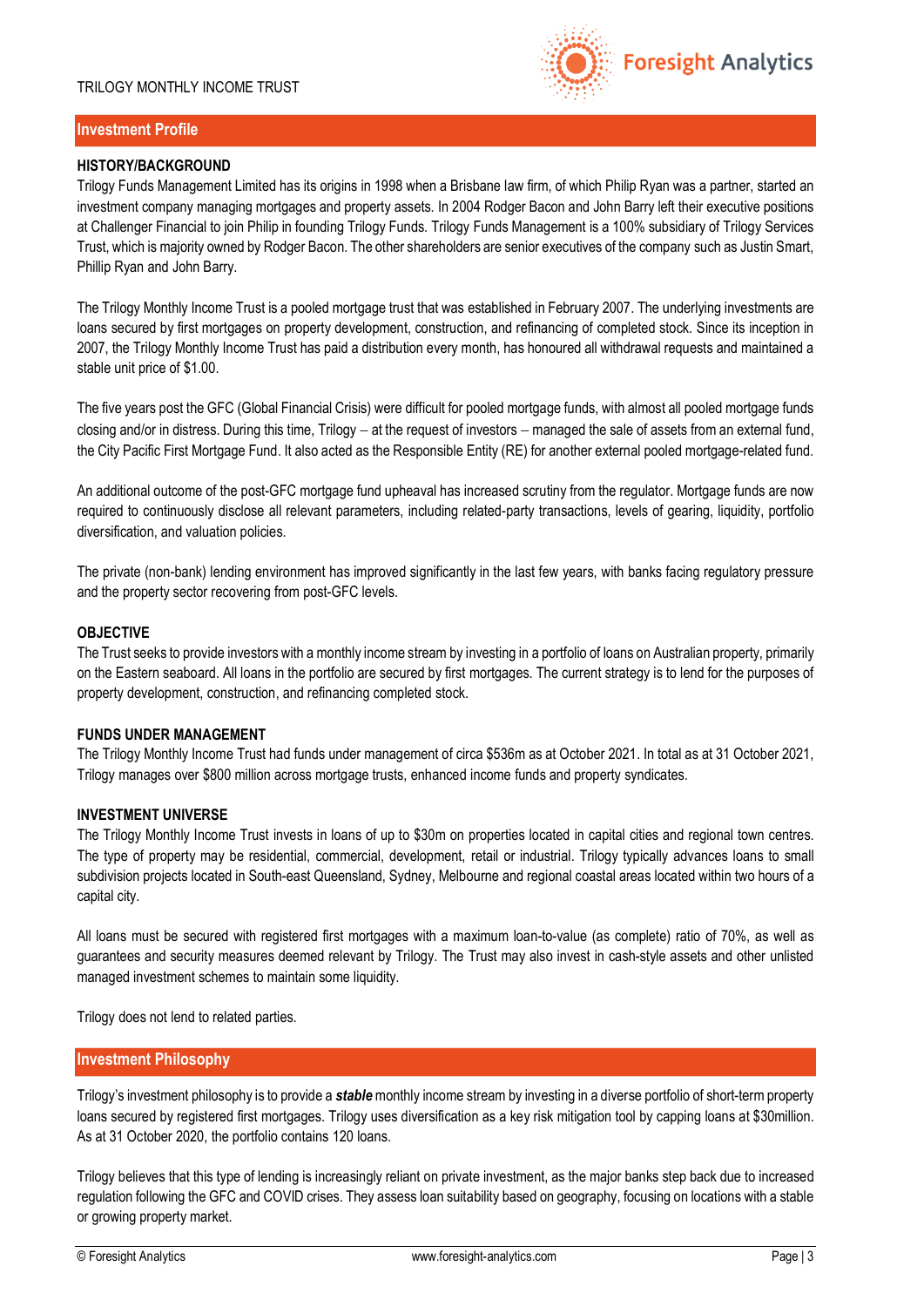

Trilogy also believes that an open-ended mortgage trust, although illiquid, can be managed to satisfy the withdrawal requests of its investors.

#### **Investment Strategy**

The investment strategy for the Trilogy Monthly Income Trust is to provide a portfolio with a stable unit price of \$1.00 through good risk/return performance and significant diversification. The loans in the portfolio will have a maximum loan-to-value ratio of 70% to provide strong downside protection. The Manager is currently targeting small loans of between \$5m and \$10m to provide sufficient diversification but can look for loan sizes up to \$30m. To increase liquidity, loan terms are capped at a maximum of two years.

Below are the key strategic parameters for diversification and mitigation of risk:

| <b>Borrowers</b><br><b>Valuers</b>                    | Borrowers and guarantors must be credit-worthy and satisfy the requirements under the Anti-Money Laundering<br>$\bullet$<br>and Counter-Terrorism Act.<br>Exposure to borrowers is closely monitored, with exposure to any single borrower limited.<br>The Trust appoints an independent valuer, and the valuation must be reviewed before funding.<br>The Trust will not lend to any related parties of Trilogy Funds.<br>$\bullet$ |  |
|-------------------------------------------------------|--------------------------------------------------------------------------------------------------------------------------------------------------------------------------------------------------------------------------------------------------------------------------------------------------------------------------------------------------------------------------------------------------------------------------------------|--|
| <b>Portfolio/Loan</b><br><b>Profile</b>               | The Manager is targeting a diverse range of borrowers with loans capped at \$30m.<br>$\bullet$<br>The Manager uses co-investment to improve Fund diversification.<br>The maximum loan term is two years.                                                                                                                                                                                                                             |  |
| <b>Property</b><br><b>Location</b>                    | Lending is for properties on the eastern seaboard of Australia. The property must be located in a capital city, a regional<br>city, or a significant town within two hours of a capital city.<br><b>Targets</b><br>Queensland 20% - 50%<br>New South Wales 10% - 50%<br>Victoria 10% - 40%<br>ACT 10% - 20%                                                                                                                          |  |
| <b>Property</b><br>Sector as % of<br><b>Portfolio</b> | Land (typically a sub-division) 20% - 50%<br>$\bullet$<br><b>Construction and Development</b><br>$\bullet$<br><b>Investment Loans</b><br>Residential 20% - 70%<br>Residential 0% - 50%<br>Commercial 0% - 30%<br>Commercial 0% - 20%                                                                                                                                                                                                 |  |
| <b>Liquidity</b>                                      | Formal target liquidity of 5% - 20%. Liquidity is monitored on a 12-month projection basis with stress-tested models.                                                                                                                                                                                                                                                                                                                |  |
| <b>Loan-to-Value</b><br><b>Ratio</b>                  | All loans approved for inclusion in the portfolio must be under a maximum loan-to-value ratio (LVR) of 70%, with the<br>valuation being no older than four months.<br>For a property development or construction loan (development loan), the LVR is measured using the 'as if<br>complete' valuation.<br>For other loans, the LVR uses the 'as is' valuation.                                                                       |  |

# **Investment Process**

The investment team consists of seven portfolio managers who analyse potential loans for inclusion in the portfolio. Once a loan is deemed in line with the Trust's strategy, the loan application must go through many stages of due diligence and meet the appropriate conditions before it is approved through the Lending Committee.

The investment team makes use of consultants in its due diligence and ongoing monitoring:

- All external valuations must be performed by a qualified valuer on Trilogy's approved panel. The valuer must be independent of both Trilogy and the borrower.
- Quantity surveyors are used in both due diligence and the ongoing stages of the loan.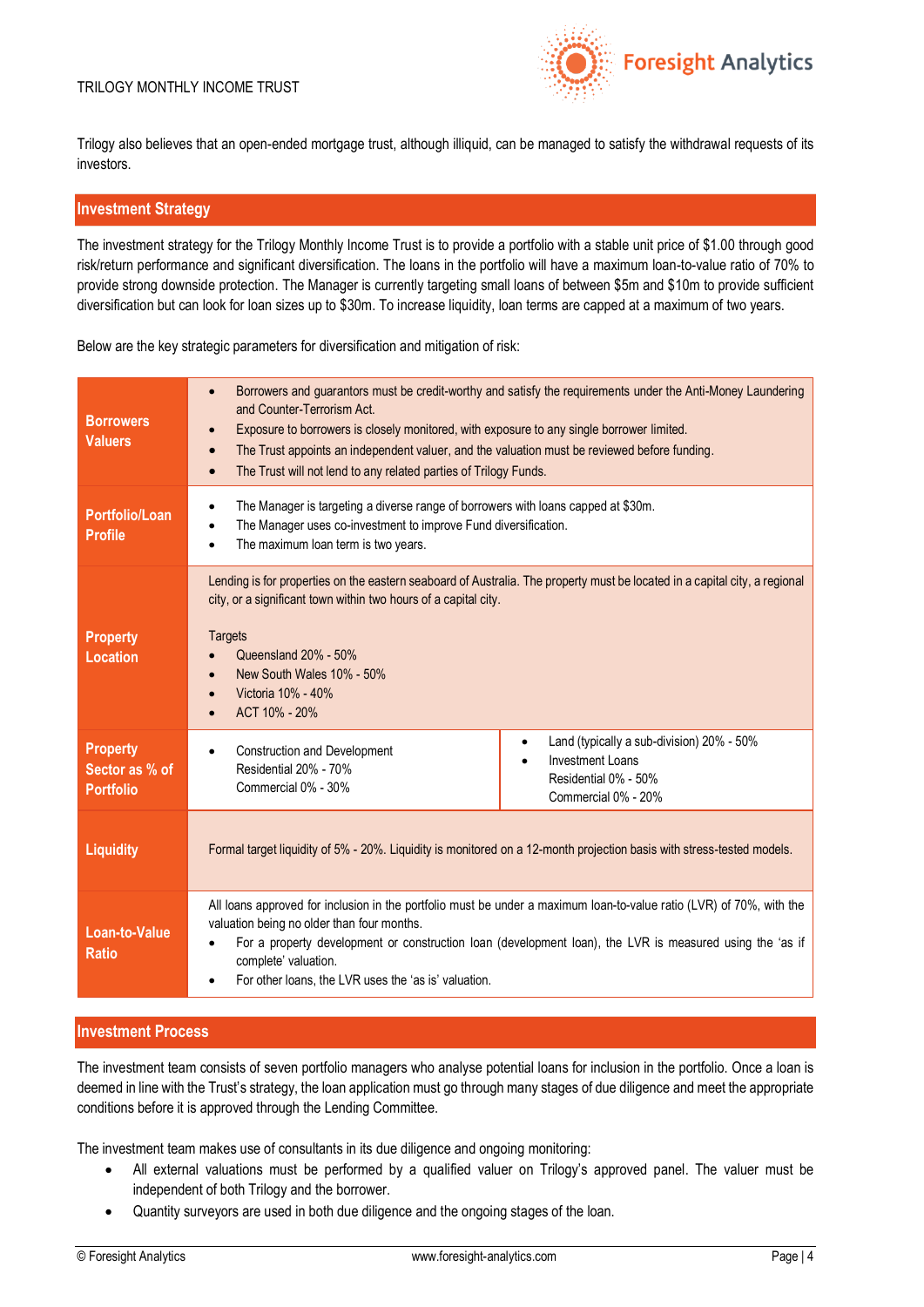

#### **Process Steps**



#### **Ongoing Monitoring**

Loans are monitored through ARM, the portfolio management system. For construction projects, a quantity surveyor makes periodic (usually monthly) reports and signs off on periodic drawdowns. Drawdowns also need to be signed off by the Portfolio Manager and two other signatories, including a member of the executive team.

The Trilogy Operations team is responsible for initially gathering reports from the quantity surveyor or borrower and communicating any proposed amendments to them. If the details meet those approved by the Lending Committee, they will be uploaded to the lending system, and documentation for the transaction will be prepared. Once approval is received from the Treasury Committee, Lending Operations is expected to liaise with Trilogy's trustee to process the payments. Further, the Operations team is responsible for compiling data in the lending system and updating the loan models. There is a high level of interaction with borrowers, particularly for development loans.

Monitoring reports are reviewed by the Lending Committee on a weekly basis to ensure timely payment of interest (and principal) and adherence to ongoing reporting requirements and loan covenants. Defaults, such as a delay in having insurance in place or non-adherence to a loan covenant, are generally managed by the Portfolio Manager together with the appropriate consultant. Late repayments in arrears for 7 days or more are followed up by the Portfolio Manager with the assistance of Trilogy's solicitor. If a repayment is more than 30 days in arrears, or at the discretion of the Lending Committee, management of the loan is given to a 'Work-Out Committee,' which has been established by − and reports − to the Board.

#### **COVID-19 Response**

Throughout the COVID-19 crisis, Trilogy increased scrutiny of supply chain issues and construction pricing as it related to the construction mortgages in the portfolio. The Trust increased risk measurement as appropriate.

# **Portfolio Construction**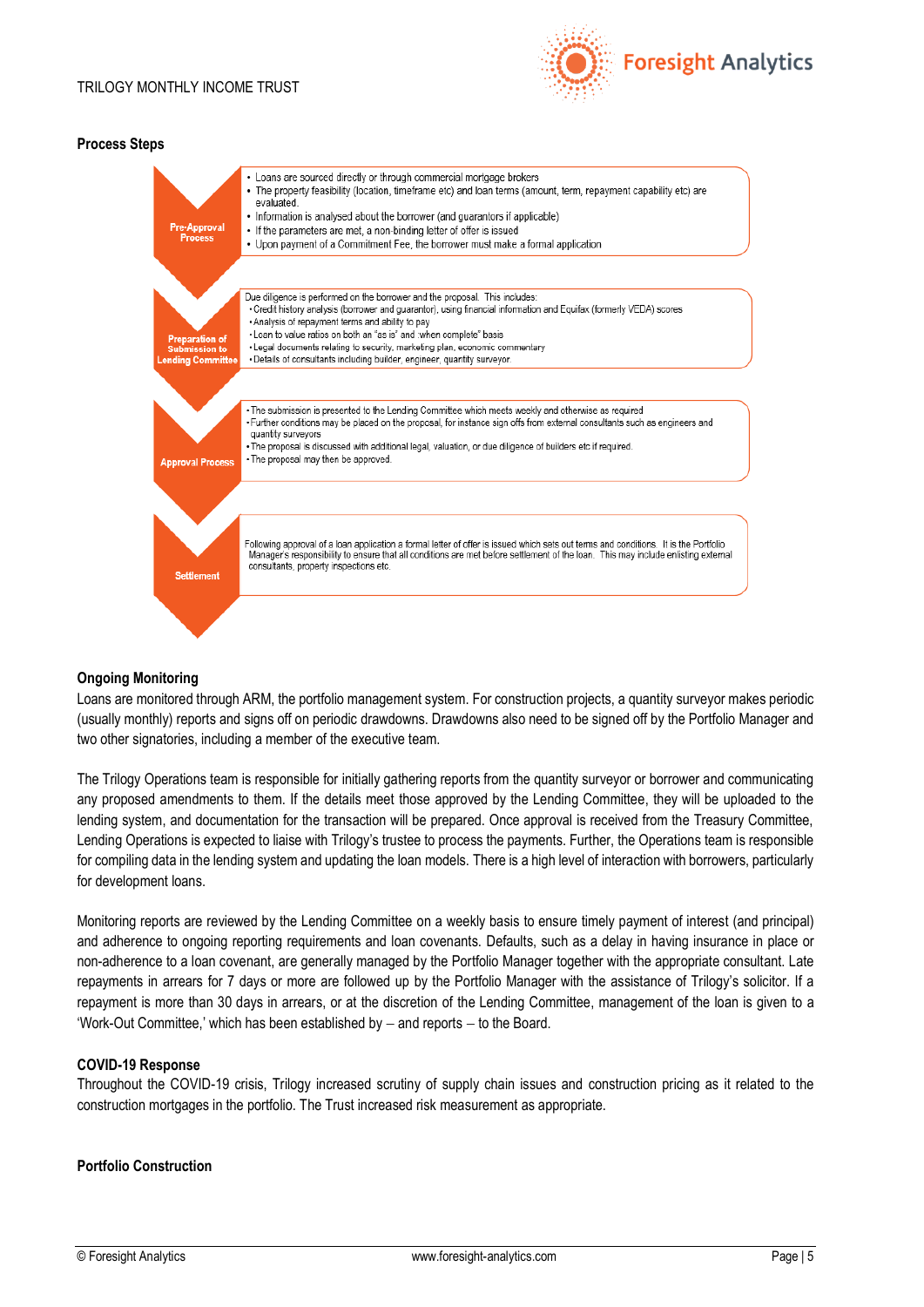

The suitability of loans for the portfolio is addressed at each stage of the process. The geographical spread, which historically favoured SE Queensland, is now almost equally spread over the eastern states. The impact of a new loan on portfolio liquidity is also considered.

#### **Liquidity Management**

Liquidity management is a key input to portfolio construction. While this Trust is considered a non-liquid investment, liquidity and the ability to honour redemptions is an important part of the strategy. Target liquidity for the Trust is 5% - 20%.

The policy of the Trust is to balance the maturity of the assets and the maturity of liabilities. A 12-month rolling projected cash flow report is produced and stress-tested by the Treasury Committee. The report is tabled for the Executive Committee regularly and presented to the Board every 3 months.

Liquidity management is further supported by the four-month redemption notice required as per the Trust rules.

#### **Investment Team**

The Investment Team is headed by Clinton Arentz, who joined Trilogy in 2017. Clinton has over 25 years of experience gained through project managing medium-density residential, commercial and industrial developments. Clinton Arentz manages a team of six Portfolio Managers who are collectively responsible for the loans, due diligence, and ongoing management. The team is supported by the Lending Committee, all of whom are very experienced.

|                          | <b>Experience</b>                                                                                                                                                                                                                                                                                                                                                                                                                                                                                                                                                                                                                                                                                                                                                                                                                                                                                                                                                                                                                                                                                                                                                                                 |
|--------------------------|---------------------------------------------------------------------------------------------------------------------------------------------------------------------------------------------------------------------------------------------------------------------------------------------------------------------------------------------------------------------------------------------------------------------------------------------------------------------------------------------------------------------------------------------------------------------------------------------------------------------------------------------------------------------------------------------------------------------------------------------------------------------------------------------------------------------------------------------------------------------------------------------------------------------------------------------------------------------------------------------------------------------------------------------------------------------------------------------------------------------------------------------------------------------------------------------------|
| <b>Clinton Arentz</b>    | Clinton has over 25 years of experience in asset and facilities management, property development, and<br>project delivery. He is responsible for Trilogy Funds' team of Portfolio Managers, overseeing the growth and<br>management of the diverse construction loan portfolio, client and broker liaison and coordination, and new<br>business development. Clinton also oversees the management of Trilogy Funds' property assets, applying<br>his experience in risk management, capital structuring, acquisitions and property syndications.<br>Before joining Trilogy Funds, Clinton provided project structuring and development delivery services on<br>commercial, industrial and residential projects in multiple locations. Several of his projects have achieved<br>industry recognition among organisations such as the Master Builders Association, the Urban Development<br>Institute of Australia, and the Property Council of Australia. Clinton has been instrumental to the vast growth<br>of Trilogy Funds' construction loan portfolio, as well as coordinating and expanding the national lending<br>focus since joining the business in 2017. He completed his MBA in 2019. |
| <b>Lending Committee</b> |                                                                                                                                                                                                                                                                                                                                                                                                                                                                                                                                                                                                                                                                                                                                                                                                                                                                                                                                                                                                                                                                                                                                                                                                   |
| David Hogan              | David Hogan co-founded Trilogy in 2004. David has experience in risk management, capital structuring,<br>ending, acquisitions, and property syndications. Prior to joining Trilogy, he was an Executive Director at<br>Challenger International, playing a significant role in developing its international property portfolio.                                                                                                                                                                                                                                                                                                                                                                                                                                                                                                                                                                                                                                                                                                                                                                                                                                                                   |
| <b>Rodger Bacon</b>      | Rodger Bacon is the co-founder of Trilogy and is now Executive Deputy-Chairman. Before forming Trilogy,<br>Rodger served as an Executive Director at Challenger International, where he assisted in the establishment<br>of Challenger Annuities and the development of a property portfolio worth more than \$2.6b. Rodger also<br>worked for 15 years at the Schroder Merchant Banking group, where he gained experience in all aspects of<br>funds management. He is a Senior Fellow of the Financial Services Institute of Australasia.                                                                                                                                                                                                                                                                                                                                                                                                                                                                                                                                                                                                                                                       |
| <b>Philip Ryan</b>       | Philip Ryan is the founder and Managing Director of Trilogy and was instrumental in the company's formation.<br>He is also a member of Trilogy's Compliance Committee and Investment Committee and acts as General<br>Counsel for Trilogy. Philip has been a solicitor of the Supreme Court of Queensland and the High Court of<br>Australia for 30 years, specialising in corporate and commercial law. He was a partner in a Brisbane law firm<br>for 20 years and was a founding director of the funds management entity, which evolved into Trilogy. In<br>addition to qualifications in law, Philip has qualifications in mortgage lending (Diploma of Mortgage Lending),<br>financial services and investment, and he is a Fellow of the Financial Services Institute of Australasia.                                                                                                                                                                                                                                                                                                                                                                                                       |
| <b>Rohan Butcher</b>     | Rohan Butcher is the Non-Executive Director of Trilogy and a member of the Lending Committee. Rohan has<br>more than 20 years of experience in construction and property, having worked in quantity surveying,<br>estimating, project administration, development management, planning and project management across both<br>construction and development projects. He has been involved in several major projects within the residential,                                                                                                                                                                                                                                                                                                                                                                                                                                                                                                                                                                                                                                                                                                                                                        |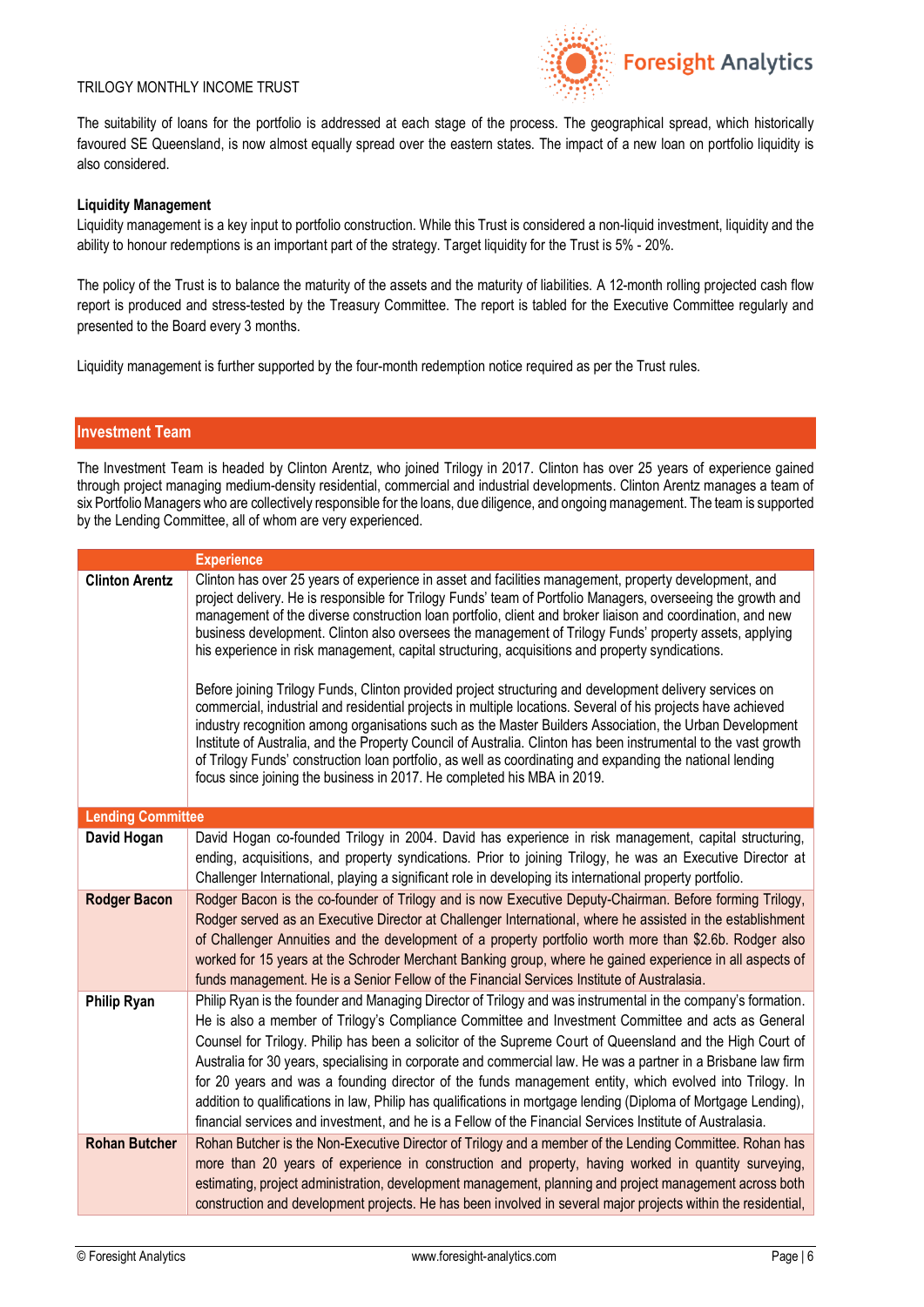

|                     | retail, and commercial property sectors, while undertaking a variety of senior appointments with major public<br>and private companies. Rohan is a member of Master Builders Queensland.                                                                                                                                                                                                                                                                                                                                                                                                                                                                                                                                                                                                                                                                                                                                                                   |
|---------------------|------------------------------------------------------------------------------------------------------------------------------------------------------------------------------------------------------------------------------------------------------------------------------------------------------------------------------------------------------------------------------------------------------------------------------------------------------------------------------------------------------------------------------------------------------------------------------------------------------------------------------------------------------------------------------------------------------------------------------------------------------------------------------------------------------------------------------------------------------------------------------------------------------------------------------------------------------------|
| <b>Justin Smart</b> | Justin Smart has been the Chief Operating Officer for Trilogy and Director of RELM since 2007. He is also a<br>Certified Practising Accountant. Prior to joining Trilogy, Justin worked with Aussie Home Loans and QBE<br>Insurance. He also acted as the Financial Controller for the Australian Commonwealth Government's HIH<br>Insurance Relief Scheme and was the Financial Controller for Charles Taylor Consulting's (a UK-listed Mutual<br>Insurance Manager) Australian operations. Justin commenced his career with a multinational Chartered<br>Accounting firm, specialising in audit. His expertise encompasses technology, strategic planning and program<br>delivery, and reviewing existing systems and processes to improve operational efficiencies. This, combined<br>with his experience across audit, insurance, home loans and funds management, gives Justin a unique<br>understanding of driving efficiencies within the industry. |

#### **PORTFOLIO MANAGERS**

The Portfolio Managers are located in Brisbane, Sydney and Melbourne. Members of the team and the Lending Committee regularly commute (in non-COVID circumstances) between Sydney, Melbourne and Brisbane, and there is regular communication through teleconferencing. Trilogy has recruited 2 new Portfolio Managers in the last year.

Each Portfolio Manager is responsible for 15 - 20 loans.

#### **Business Management**

The key executives of Trilogy Funds Management are involved at all levels of management and compliance. There are 6 functional committees that report to the Board every month. The Treasury Committee, Property Investment Committee, and the Lending Committee meet weekly, and the Executive Risk Committee meets monthly. Monthly updates are provided to the Board by the Head of Governance & Risk.

#### **Board and Committees**



#### **Operations and Investment**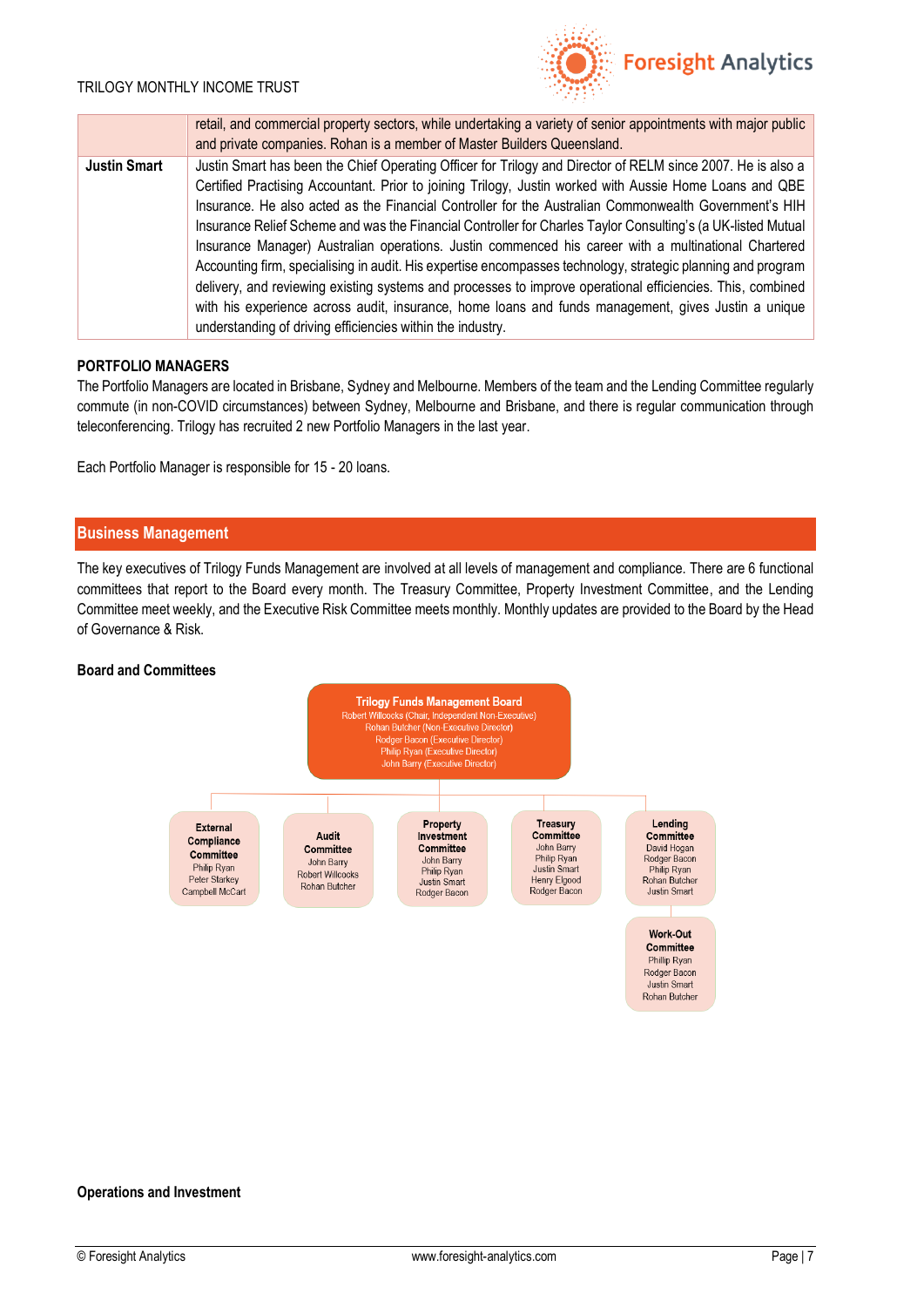

**Foresight Analytics** 

The compliance function is overseen by the Managing Director and Chief Risk Officer.

# **Performance**

The Trilogy Monthly Income Trust is designed to have a constant unit price of \$1.00. The Trust distributes on a monthly basis.

#### **NET RETURNS (annualised) as at 31 October 2021**

|                  | <b>Return</b> |
|------------------|---------------|
| 1 month          | 5.15%         |
| 1 year           | 5.86%         |
| 5 year           | 7.16%         |
| Inception (2007) | 7.60%         |

Source: Trilogy



# **TMIT: Monthly Distributions**

Source: Trilogy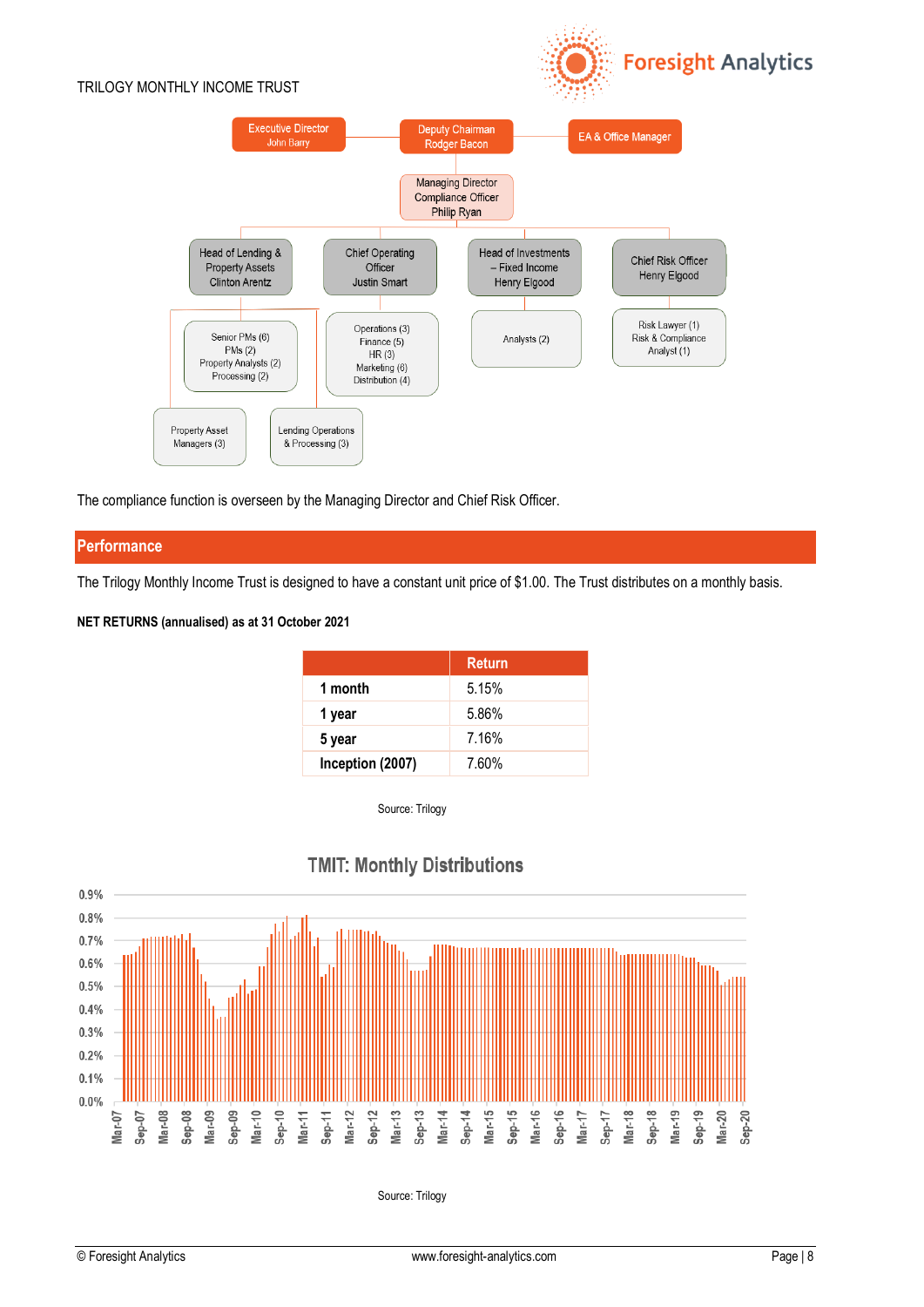

#### **KEY METRICS (as at October 2021)**

| Total number of loans: 120                                           | Weighted Average LVR (as if complete) 62.43% |
|----------------------------------------------------------------------|----------------------------------------------|
| Value of Loan Book: Approved: \$593m, Drawn: \$399m, Undrawn: \$194m | Weighted Average Ioan expiry: 7.63 months    |
| Average Loan: \$4.94m (Approved)                                     | Non-performing loans $>$ 30 days: 0.46 %     |
| Max. Ioan: \$25.32m (Approved)                                       | Liquidity: 28.55%                            |

# **GEOGRAPHIC SPREAD PROPERTY/LOAN TYPE**







# **Transparency & Reporting**

Investors receive monthly reports showing 1-month, 1-year and 5-year net distributions. The reports show details of liquidity, the number and diversification of loans, updated LVR ranges, and the maturity spread of the loans.

In addition, they receive

- a receipt of funds notification:
- annual tax statements; and
- annual periodic (transaction) statements, and an annual financial report, if requested.

Trilogy maintains a website that publishes the current RG45 reports and continuous disclosure information. There is a new investor portal that enables the autonomous collection and review of these documents by investors.

# **Compliance & Risk**

Risk management for the Trilogy Monthly Income Trust is embedded throughout a due diligence process and ongoing monitoring. It is reported through various committees, including the Lending Committee and the Treasury Committee.

Trilogy's compliance management system comprises of a framework of policies and procedures which set out roles, responsibilities and tools for identifying and managing compliance obligations. The Compliance Plan for the Trust addresses compliance with the legal framework and Trilogy's ethical standards.

The Compliance Plan includes provisions to be adopted for

- appointment of agents;
- management of the Trust;
- custody of the assets of the Trust;
- valuations;
- methods for the handling of application money;
- Trust assets, income and payments;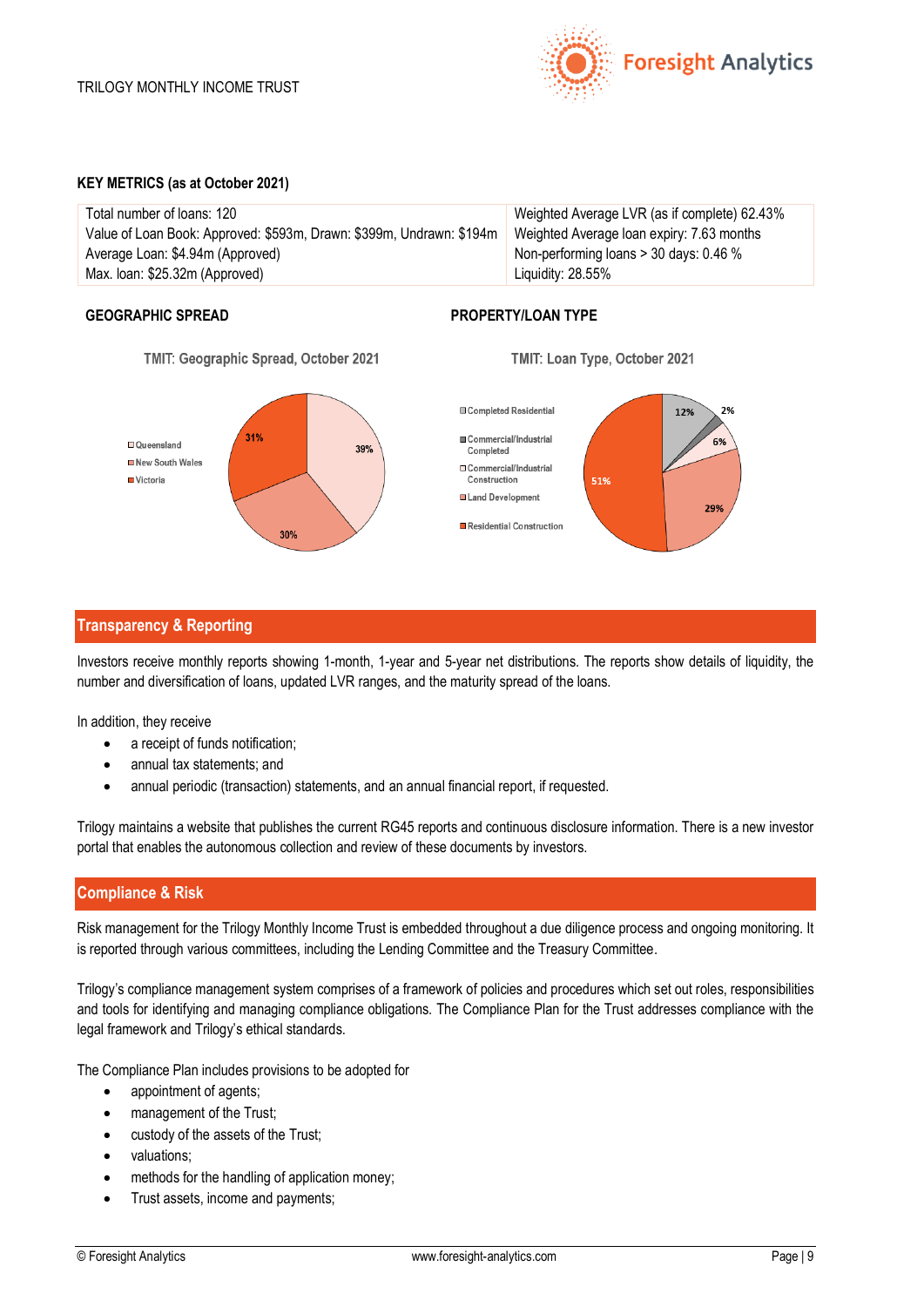

- complaints handling and dispute resolution;
- audits;
- conflict of interests;
- monitoring, resolving, and reporting suspected breaches of the Corporations Act; and
- formation and operation of the Compliance Committee.

The compliance function is overseen by the Managing Director and the Head of Governance & Risk. The internal policy review is driven by the Head of Governance & Risk and the Governance & Risk Officer.

# **THIRD-PARTY & SERVICE ADVISORS**

| <b>Fund Administrator</b> | In-house                                                         |
|---------------------------|------------------------------------------------------------------|
| <b>Custodian</b>          | The Trust Company (Australia) Limited                            |
| <b>Taxation Advisor</b>   | PwC Australia (various) and BDO (statutory and compliance audit) |
| <b>External Auditor</b>   | <b>BDO</b> Australia                                             |
| <b>Fund Research</b>      | In-house                                                         |
| <b>IT Consultant</b>      | Wyntec                                                           |
| <b>Portfolio Software</b> | In-house                                                         |